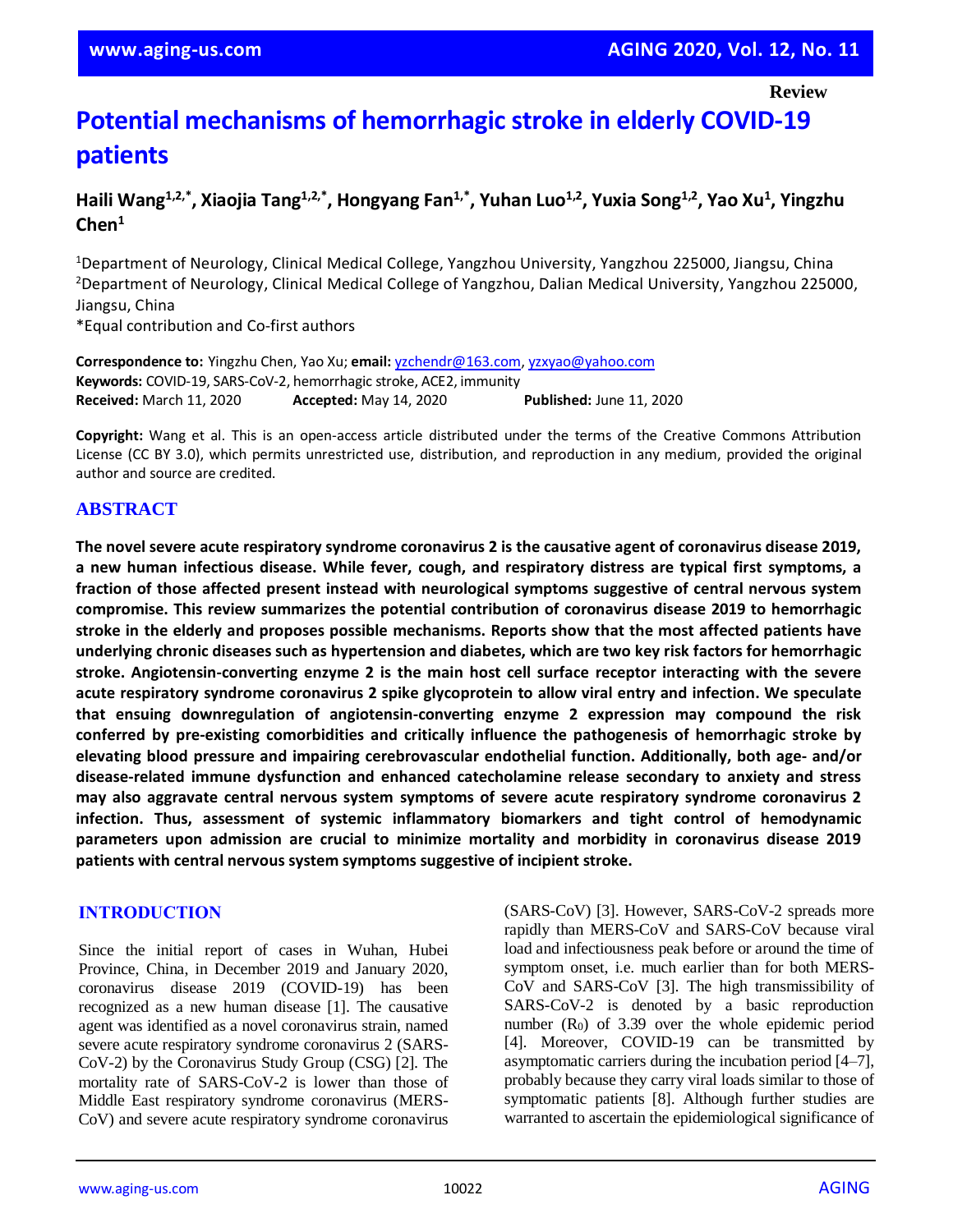the asymptomatic cases, this suggests that asymptomatic transmission may be playing a substantial role in the outbreak [6, 9]. Notably, it is increasingly apparent that in many patients, neurological signs and symptoms are the first manifestations of COVID-19 infection [10, 11]. Although clinical data is not enough, there is still much concern that COVID-19 may increase the risk or trigger the onset of hemorrhagic stroke, especially in older patients. This review summarizes common risk factors for both stroke and COVID-19 severity, and potential mechanisms influencing the onset of hemorrhagic stroke in the elderly.

#### **Identification of SARS-CoV-2 as the causative agent of COVID-19**

Zhou et al. provided the first evidence that COVID-19 is associated with a novel coronavirus strain [12]. They used next-generation sequencing and pan-CoV Polymerase Chain Reaction (PCR) primers to determine the cause of the disease in 7 patients with COVID-19 in Hubei, most of whom were seafood market sellers or deliverers [12]. Their findings significantly strengthened the etiological association reported by investigators from India [13], Switzerland [14] and other places in China [15], who had also isolated the novel coronavirus from patients with COVID-19. These efforts, corroborated by statements from Chinese authorities, conclusively led to identification of SARS-CoV-2 as the causative agent of the COVID-19 outbreak [14].

Since its discovery, the sequence of the complete genome of SARS-CoV-2 has been determined [13, 16, 17]. It has ~29,000 nucleotides in length and like other CoVs, it contains at least six open reading frames (ORFs) and several accessory genes [13]. According to Chen et al. [15], the genome sequence of SARS-CoV-2 is 89% identical to the bat SARS-like-CoVZXC21 and 82% identical to the human SARS-CoV [15]. In addition, phylogenetic analysis indicated that two bat SARS-Like CoVs were the nearest homologs of SARS-CoV-2 [13]. Based on genomic structure and phylogenetic analysis, the subfamily Coronavirinae are divided into four genera, namely Alphacoronavirus, Betacoronavirus, Gammacoronavirus, and Deltacoronavirus [13, 18, 19]. Currently, seven human CoVs have been reported: 229E (HCoV-229E), OC43 (HCoV-OC43), NL63 (HCoV-NL63), HKU1 (HCoV-HKU1), SARS-CoV, MERS-CoV, and SARS-CoV-2. HCoV-229E and HCoV-NL63 belong to the Alphacoronavirus genus, while HCoV-HKU1, SARS-CoV, MERS-CoV, and HCoV-OC43 are Betacoronavirus members [18]. SARS-CoV-2 is also classified as a novel Betacoronavirus belonging to the subgenus Sarbecovirus of the Coronaviridae family [13, 15].

The 3' terminal one-third of SARS-CoV-2 genome sequence encodes four structural proteins, namely spike protein (S), envelope protein (E), membrane protein (M), and nucleocapsid protein (N). Among these, the S gene is particularly important for receptor binding and host specificity [13]. Infection by CoV begins with the binding of the S protein, a surface antigen determining viral tropism, to cell-surface molecules expressed in host cells [20]. As shown in Table 1, host receptors for the seven human CoVs include human aminopeptidase N (CD13) for HCoV-229E [21]; 9-O-acetylated sialic acid for HCoV-OC43 [22]; angiotensin-converting enzyme 2 (ACE2) for SARS-CoV [22]; ACE2 for HCoV-NL63 [23, 24]; 9-O-acetylated sialic acid for HCoV-HKU1 [25, 26]; dipeptidyl peptidase 4 (DPP4) for MERS-CoV [27]; and ACE2 by SARS-CoV-2 [18].

#### **Potential impact of COVID-19 on hemorrhagic stroke in the elderly**

At presentation, the most common symptoms in COVID-19 patients are fever, dry cough, and shortness of breath, whereas headache, diarrhea, and vomiting are more rare [3, 28–30]. However, early neurological symptoms (e.g. headache, epilepsy, and unconsciousness), without obvious respiratory symptoms, have been reported for numerous COVID-19 patients [10, 31]. A 2005 case report by Xu et al. provided the first direct evidence that SARS-CoV has the ability to infect the central nervous system (CNS) [32]. A predicted cDNA fragment specific for SARS-CoV was amplified by nested RT-PCR from Vero-E6 cell cultures inoculated with a brain tissue extract from a symptomatic patient, and presence of enveloped virus particles, 80–90 nm in diameter, was found by transmission electronic microscopy [32]. Shortly before this finding, another study had reported the case of a 32-year-old woman with SARS whose cerebrospinal fluid tested positive for SARS-CoV [33]. These findings were further supported by experiments in mice that demonstrated the ability of various CoVs to cause CNS infections [34–36]. Indeed, SARS-CoV-2 shares similar characteristics with SARS-CoV, and both anecdotal and statistical data indicate that neurologic symptoms are not common in COVID-19 patients [10]. Since it is well known that cerebral hemorrhage may result from viral infection of the CNS compromising the neurovascular unit [37–40], available evidence strongly suggest that SARS-CoV-2 infection may greatly increase the incidence of hemorrhagic stroke, especially in at-risk patients.

#### **Shared risk factors**

Hypertension is the most important risk factor for cerebral hemorrhage [41, 42]. Of note, for the 138 COVID-19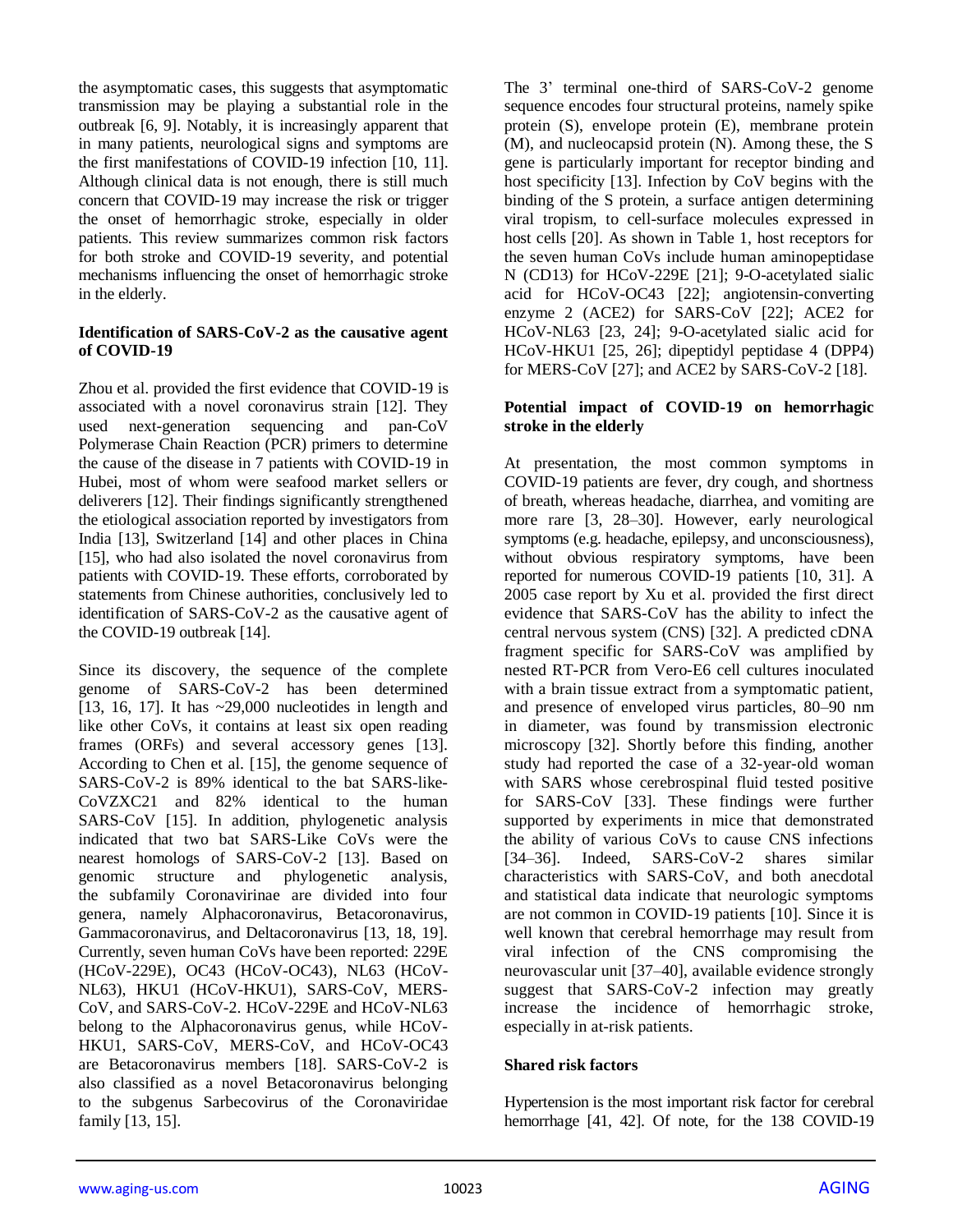| Table 1. Human coronavirus species and their receptors. |
|---------------------------------------------------------|
|---------------------------------------------------------|

| <b>Coronavirus</b> species | Discovery year | <b>Cellular receptor</b>      |
|----------------------------|----------------|-------------------------------|
| <b>HCoV-229E</b>           | 1966           | Human aminopeptidase N (CD13) |
| HCoV-OC43                  | 1967           | 9-O-acetylated sialic acid    |
| SARS-CoV                   | 2003           | ACE <sub>2</sub>              |
| HCoV-NL63                  | 2004           | ACE <sub>2</sub>              |
| HCoV-HKU1                  | 2005           | 9-O-acetylated sialic acid    |
| MERS-CoV                   | 2012           | DPP4                          |
| SARS-CoV-2                 | 2019           | ACE <sub>2</sub>              |

confirmed cases analyzed by Wang et al. [30], 43 patients (31.2%) were hypertensive, a proportion that reflects, relative to other diseases, the higher susceptibility to SARS-CoV-2 infection conferred by hypertension. Similar results were recently reported by both Guan et al. [26] and the Novel Coronavirus Pneumonia Emergency Response Epidemiology Team [50]. SARS-CoV-2 infection in humans is mediated by binding of the receptor-binding domain (RBD) of the viral S glycoprotein to ACE2 receptors in host cells, and this in turn may lead to downregulation of ACE2 expression [20, 43]. Since reduced ACE2 expression implies increased Ang II availability, COVID-19 patients with pre-existing hypertension may experience large blood pressure (BP) fluctuations, making them especially susceptible to hemorrhagic stroke episodes.

There is a close relationship between systolic BP variability (SBPV) and poor prognosis of cerebral hemorrhage. Divani et al. reported that elevated SBPV in the first 24 h of admission was related to unfavorable in-hospital prognosis in patients with intracerebral hemorrhage (ICH) [44]. Since BP elevations resulting from downregulation of ACE2 expression may occur after SARS-CoV-2 infection, higher SBPV may be present on admission in hemorrhagic stroke patients affected by COVID-19. Therefore, the management of BP might require additional attention during the hyperacute and acute hemorrhagic stroke phases in COVID-19 patients, as both high absolute BP levels and high BP fluctuations are main determinants of cerebral hemorrhage prognosis.

Diabetes is also an independent risk factor for hemorrhagic stroke [42]. Huang et al. reported that among 41 patients with laboratory- confirmed SARS-CoV-2 infection, 8 (20%) cases had diabetes; this again represents a higher proportion of comorbidity cases compared with other diseases [45]. Indeed, available data suggest that among COVID-19-confirmed cases with underlying chronic diseases, diabetes ranks second after hypertension [29, 45].

Elevated plasma D-dimer levels were associated with increased risk of hemorrhagic stroke [41]. Recently, Chen et al. conducted a retrospective, single-center study including 99 patients with COVID-19 and found elevated D-dimer levels in 36 patients (36%) [28]; however, mortality rate for this subgroup was not reported. Meanwhile, in a similar study assessing 191 COVID-19 confirmed patients, D-dimer greater than 1 mg/L on admission was associated with significantly increased odds ( $p = 0.0033$ ) of in-hospital death [46]. Of note, a recently posted pre-print article reporting on 248 consecutive COVID-19 cases in Wuhan found D-dimer elevation  $( \ge 0.50 \text{ mg/L})$  in 74.6% (185/248) of the patients. D-dimer levels correlated with disease severity, and values >2.14 mg/L predicted in-hospital mortality with a sensitivity of 88.2% and specificity of 71.3% [47].

Surprisingly, two recent studies have reported an association between SARS-CoV-2 infection and the incidence of stroke [31, 48]. A single center, retrospective, observational study by Li et al reported a 5% risk of ischemic stroke and a 0.5% risk of cerebral hemorrhage in 221 patients with SARS-CoV-2 infection from Wuhan, China [48]. In this cohort, patients with new onset stroke are obviously older, more likely to present with severe COVID-19 and have the above risk factors including hypertension, diabetes and elevated plasma D-dimer levels [48]. Another study of 214 patients reported 5 (5.7%) developed acute cerebrovascular diseases including 4 (4.6%) patients with ischemic stroke and 1 (1.1%) with cerebral hemorrhage in severe patients with COVID-19 [31]. Nevertheless, further studies including larger sample sizes, more exhaustive assessment of patients' clinical histories, and additional molecular analysis are clearly needed to determine in which cases stroke is directly triggered by SARS-CoV-2 infection, or it occurs coincidentally [49].

# **Convergence of inflammatory mediators**

Inflammatory monocyte-macrophages (IMMs) and neutrophils are major sources of cytokines and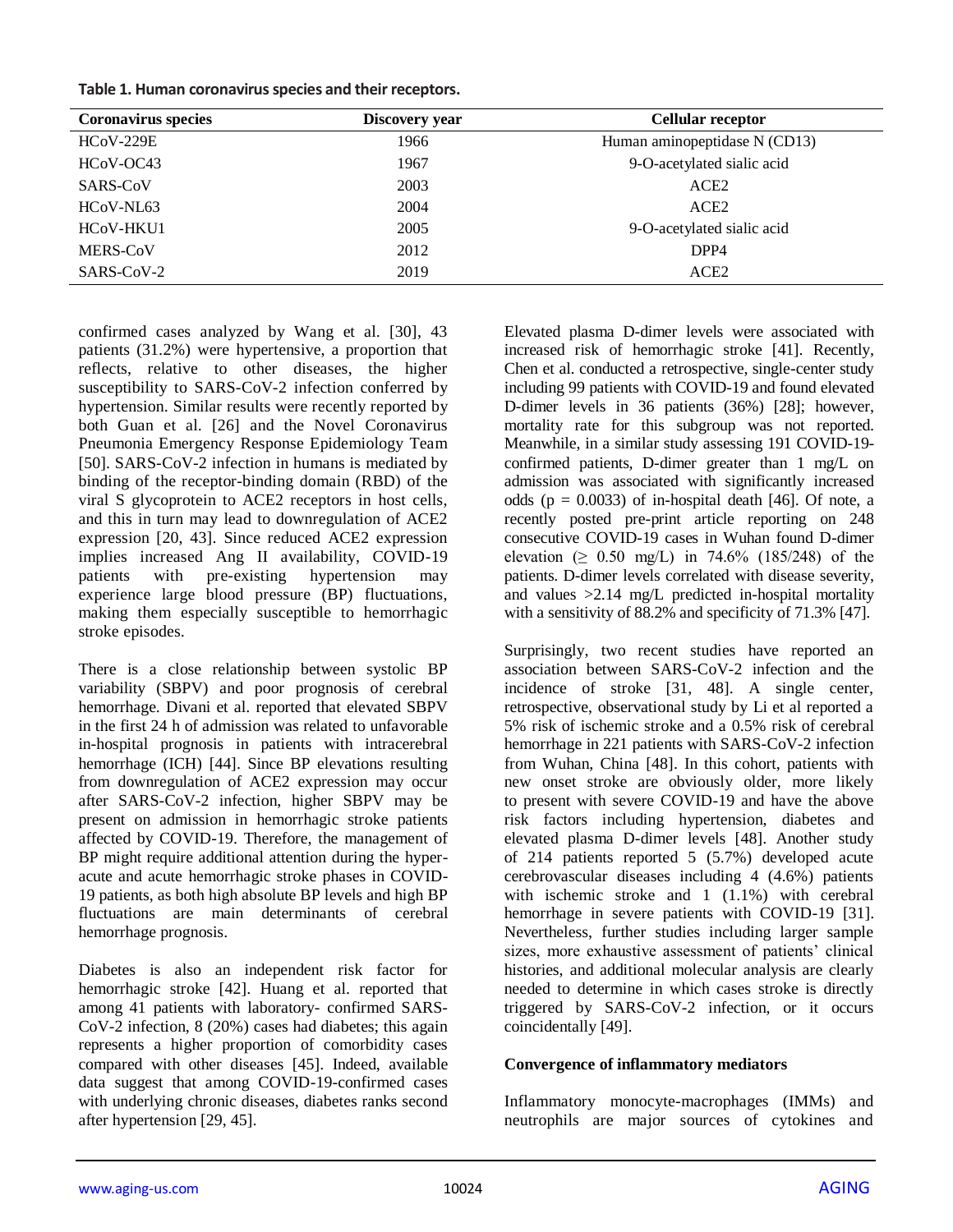chemokines involved in the pathogenicity of SARS-CoV-2 [50]. Some of these factors represent classical inflammatory biomarkers associated with secondary brain injury following cerebral hemorrhage and may have prognostic value in hemorrhagic stroke patients [51–55]. Lattanzi et al. recently reviewed available evidence pointing to the relevance of assessing the neutrophil-to-lymphocyte ratio (NLR) to determine inflammatory status in ICH patients [54]. In turn, newer studies confirmed NLR's predictive value for prognosis of ICH [56, 57]. Neutrophil-derived matrix metalloproteinases (MMPs) are upregulated after acute ICH, contributing significantly to tissue destruction and activation of neuro-inflammatory cascades [54]. Accordingly, research suggests that it may be possible to mitigate brain damage by early, short-term inhibition of MMPs [53]. Napoli et al. reported that increased concentrations of serum C-reactive protein (CRP), a marker of inflammation, may be an independent predictor of ICH outcome [52]. Nevertheless, it should be considered that interethnic genomic differences may influence CRP status and its predictive values on different stroke phenotypes. Another marker, namely serum neutrophil gelatinaseassociated lipocalin (NGAL), a member of the lipocalin family of proteins associated with transport of small hydrophobic molecules, plays an important role in the innate immune response and has also been identified as an independent predictor for outcome following hemorrhagic stroke [51]. Given that these inflammatory biomarkers have been associated with both SARS-CoV-2-related cytopathic effects and hemorrhagic stroke outcome, it would be worthwhile to explore which changes in inflammatory biomarkers occur after hemorrhagic stroke and their predictive value in patients with and without COVID-19. This would allow to better define reliable indices of hemorrhagic stroke severity and functional recovery.

Substantially reduced peripheral lymphocyte counts were evident in severe COVID-19 cases [28–30, 45, 58]. Xu et al. reported pathological findings of lung, liver, and heart biopsies, as well as blood cell analysis, from a patient who died of COVID-19 [59]. The findings showed infiltration of IMMs in the lung, whereas peripheral CD4 and CD8 T cells were reduced in number but overactivated. The authors suggested that severe immune injury in this patient was due to overactivation of T cells, manifested by increased representation of highly proinflammatory CCR6+ Th17 CD4 T cell subsets and enhanced cytotoxic capacity of CD8 T cells. These data suggest that although lymphopenia is a common feature in patients with COVID-19, it may be paralleled by a pro-inflammatory phenotypic switching in T cell subsets that could be critically associated with disease severity and mortality [9, 59].

In addition, it was suggested that like SARS-CoV, SARS-CoV-2 also acts on lymphocytes in the respiratory mucosa, leading to a systemic "cytokine storm" concomitant with reduced peripheral blood lymphocytes which impairs cellular immune function [28]. This effect will be clearly potentiated by immune senescence, a well-described phenomenon in many middle-aged and elderly people [60], and aggravated by underlying conditions such as hypertension, diabetes, and cerebrovascular disease. This evidence points to worsened outcomes for patients with COVID-19 and cerebral hemorrhage comorbidity.

# **Possible mechanisms underlying COVID-19 effects on hemorrhagic stroke in the elderly**

## *ACE2 expression*

Soon after the COVID-19 outbreak, investigations confirmed that the ACE2 receptor, abundantly expressed in lung alveolar epithelial cells, enables SARS-CoV-2 entry into host cells through the RBD of the virus' S glycoprotein [12, 61, 62]. The RBD that confers ACE2 binding specificity is part of the S1 subunit of the large ectodomain of the S protein. The ectodomain contains also an S2 subunit, which mediates fusion between the viral and host cell membranes [61]. A ternary structure of the RBD of SARS-CoV-2 was obtained by molecular simulation, revealing that the structure is essentially superimposable (72% identity) to that of SARS-CoV, except for a flexible loop with CNGVEGFNC that replaces the rigid loop with CTPPALNC present in SARS-CoV [61]. Further analysis indicated that the unique F486 residue in the flexible loop can penetrate deep into a hydrophobic pocket in ACE2 formed by F28, L79, Y83, and L97 [61].

ACE2 was identified in 2000 as a homolog of the angiotensin-converting enzyme (ACE), although with different substrate specificity [63]. ACE2 primarily acts on angiotensin II (Ang-II), a major bioactive peptide [43], to generate the vasodilatory heptapeptide Ang-(1- 7), while ACE acts on angiotensin I (Ang-I) to generate Ang-II [43]. ACE2 counterbalances the vasopressor effect of the ACE/Ang-II/AT1 axis by stimulating vasodilation through the ACE2/Ang-(1-7)/MasR axis [64, 65]. Demonstrating the adversarial relationship between ACE and ACE2, Crackower et al. reported that heart function is impaired in *ace2*-deficient mice, and this effect can be rescued by ablation of ACE expression [66]. ACE2 expression is widely distributed across different cells and tissues. To date, it was identified in epithelial cells of the oral mucosa [62], pulmonary alveolar type II cells [67–69], esophagus upper and stratified epithelial cells, absorptive enterocytes from ileum and colon [69],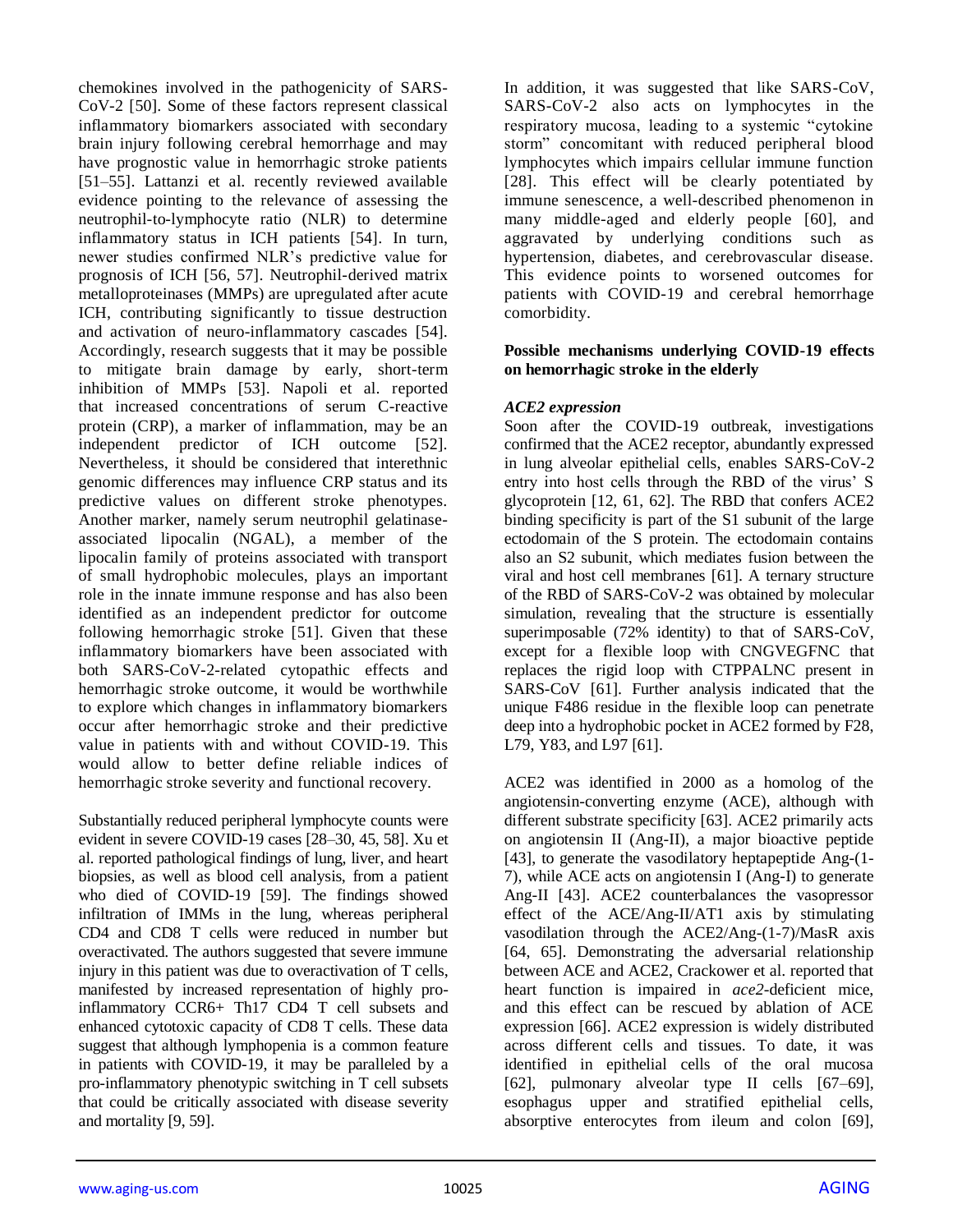cholangiocytes [70], myocardial cells, kidney proximal tubule cells, and bladder urothelial cells [46]. In addition, ACE2 expression has also been detected in vascular endothelial and smooth muscle cells [71] and in some neurons [43, 64, 71–73], including those in the cardio-respiratory center of the brainstem [43]. The widespread expression of ACE2 is thus consistent with the reported effects of SARS-CoV-2 on multiple tissues and organs. Binding of SARS-CoV-2 to ACE2 receptors in brain blood vessels may trigger the release of proinflammatory cytokines and chemokines such as interleukin-6 (IL-6) and tumor necrosis factor (TNF), leading to activation and extravasation of lymphocyte subsets, neutrophils, and macrophages with subsequent neurological manifestations [74]. On the other hand, neuronal ACE2 expression could also be a significant factor in COVID-19 cases associated with cerebral hemorrhage. Research on the 2003 SARS outbreak concluded that downregulation of ACE2

expression occurred in infected organs, including lungs [75], kidney [43], heart [76], liver [43], and brain [43]. Similarly, a study by Chen et al. reported decreased ACE2 expression in the lungs of COVID-19 patients [61].

Downregulation of ACE2 expression may increase risk of hemorrhagic stroke in several ways: i) ACE2 deficiency in the brain may impair endothelial function in cerebral arteries, leading to a 4-fold elevation in the risk of cerebrovascular events, including hemorrhagic stroke [77]; ii) Downregulation of ACE2 expression may increase local Ang-II levels, which acting on AT1 receptors may rise BP and facilitate hypertrophy and fibrosis [64]; iii) Decreased ACE2 expression would also lead to reduced generation of Ang (1-7) and depression of Ang (1-7)/MasR signaling, thus preventing its vasodilatory, growth inhibiting, and antifibrotic actions [64, 78] (Figure 1).



**Figure 1. Potential mechanisms mediating increased risk of hemorrhagic stroke in COVID-19 patients.** The RBD of SARS-CoV-2' spike protein interacts with ACE2, leading to ACE2 downregulation. ACE2 deficiency impairs endothelial function in cerebral arteries and determines an increase in Ang-II levels, which elevates BP through activation of AT1 receptors (AT1R). Simultaneously, reduced ACE2 leads to a decrease in Ang (1-7) levels, weakening its vasculo-protective effects mediated by Mas receptor (MasR) activation.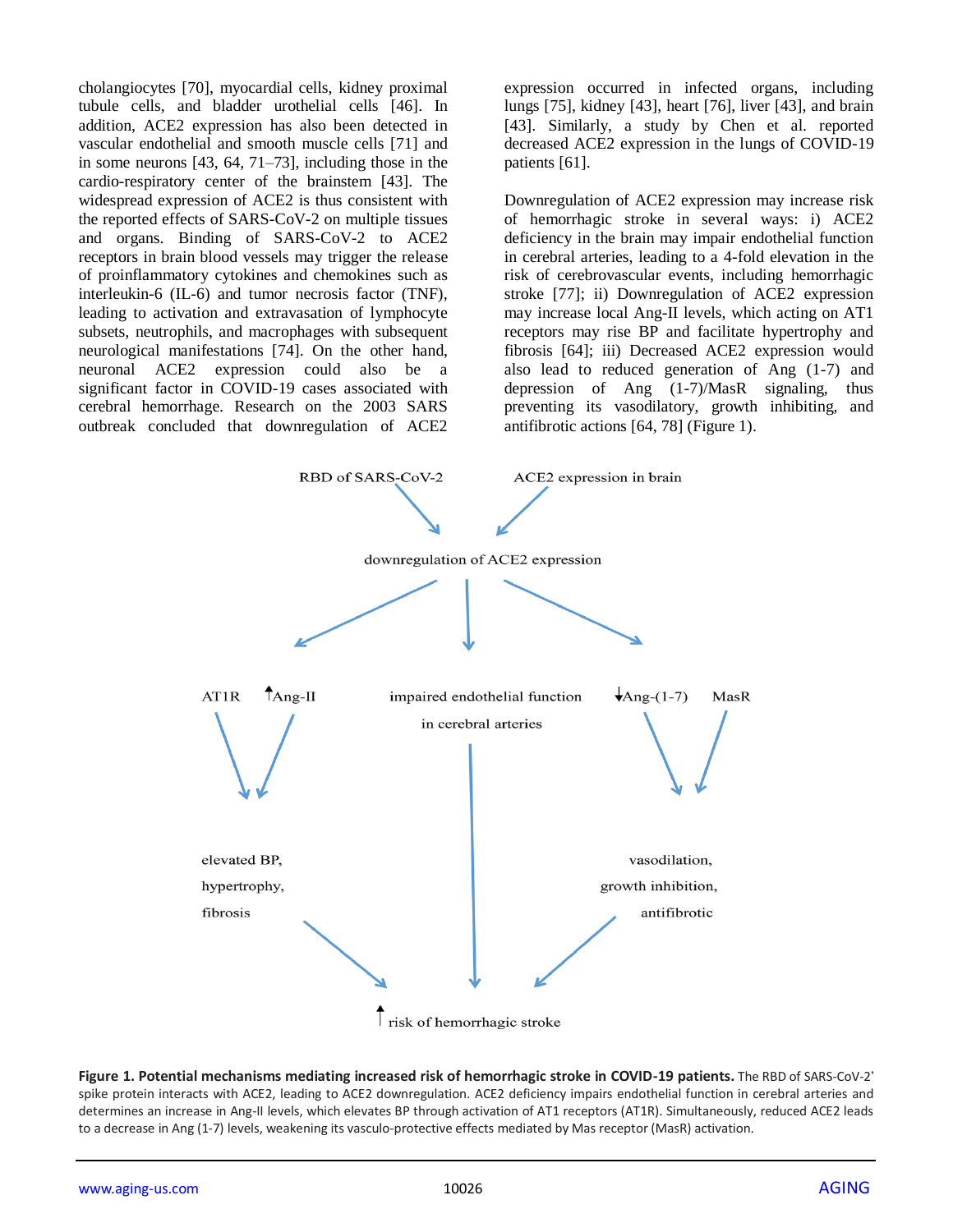It calls for special attention the fact that COVID-19 may exacerbate any underlying hypertension and put patients at higher risk for hemorrhagic stroke. Several mechanisms may contribute to hemorrhagic stroke in hypertensive patients infected with SARS-CoV-2. These include fibrinoid necrosis, promoted by increased vascular pressure [79], and extensive structural and functional alterations in endothelium and smooth muscle in intracerebral arteries, often aggravated by atherosclerosis, especially in the elderly [80].

#### *Endothelial dysfunction at the blood-brain barrier*

The BBB is a semi-permeable structure consisting of a well-defined basement membrane and endothelial cells bound by tight junctions that limit the passage of macromolecules into the brain parenchyma. The BBB lies in close apposition to brain cell types, including pericytes, astrocytes, microglia, and neurons, and is especially susceptible to damage by both hypertension and diabetes [81, 82]. Xu et al. reported that a chemokine, i.e. the monokine/Mig/CXCL9, induced by IFN-g mostly in glial cells, might be involved in the brain immunopathology triggered by SARS [32]. Elevated Mig levels in the blood are correlated with brain infiltration of CD68<sup>+</sup> monocytes/macrophages and  $CD3<sup>+</sup>$  T lymphocytes in the brain [32]. Given the similarities between SARS-CoV-2 and SARS-CoV, this mechanism deserves further exploration as it may lead to therapeutic strategies to prevent or attenuate brain pathology in COVID-19 patients.

The BBB is a dynamic and complex structure that helps maintain brain homeostasis and compensates fluctuations in the systemic circulation [83]. Expression of ACE2 in endothelial cells of the BBB may be a gateway for SARS-CoV-2 entry into the brain [83]. Moreover, the ensuing ACE2 downregulation, compounded by age-related ACE2 deficiency in older patients, might further increase endothelial dysfunction and risk of ICH [77]. More studies are needed to ascertain the impact of ACE2 expression at the BBB and its effect on SARS-CoV-2 mediated CNS symptoms, particularly ICH.

#### *Immunity and inflammation*

There is accruing evidence that viral CNS infections may cause hemorrhage stroke [37, 39, 84]. The pathogenesis may involve cytokine, chemokine, and protease actions increasing BBB permeability, and damage and/or demise of the neurovascular unit during the necrotizing process [37]. Although the specific mechanisms remain unclear, it is obvious that the type and extent of the immune response triggered by the SARS-CoV-2 determine symptoms severity. A recent study from Anderson et al. revealed that bats,

the most likely source of the novel SARS-CoV-2, have evolved a highly specific innate immune response characterized by a large expansion of the type I interferon gene family [85]. While this may clarify the basis of bats' immune resistance to SARS-CoV-2, there are still many open questions about the mechanism(s) mediating immune defense against CoV-2 in humans. In this regard, it will be very valuable to ascertain and compare immunological (i.e. T cell status, cytokine expression) and genetic (i.e. HLA haplotypes) profiles between symptomatic and asymptomatic COVID-19 patients, which have shown to influence responses to recent viral outbreaks [86]. This should allow predicting why high viral replication early in the course of infection would lead to the "cytokine storm" characteristic of severe COVID-19 cases [50].

#### *Anxiety and stress*

The current COVID-19 outbreak has undoubtedly increased anxiety, fear, and stress in many people around the world. Social stress, anxiety, and depression are potential risk factors for hemorrhagic stroke, therefore adequate management of these conditions is a key aspect in primary prevention of cerebrovascular disease [87, 88]. The locus coeruleus, a structure in the brainstem, consists mainly of adrenergic neurons that play a crucial role in the genesis of anxiety by releasing catecholamines that critically influence the stress response [89]. Indeed, research has shown that excessive adrenergic stimulation by catecholamines could lead to severe vasospasm and microcirculation disturbances, thus increasing the risk of hemorrhagic stroke [90].

#### *Aging*

Although people of all ages can be infected, middleaged and elderly people are most severely affected by COVID-19, suggesting that aging is a prominent risk factor. Accordingly, it seems logical that the risk of hemorrhagic stroke in COVID-19 patients would increase significantly with age, although a recent article by Oxley et al reported COVID-19-related stroke episodes occurred in five young patients [91]. Based on available evidence, Camacho et al. concluded that age is a strong risk factor for hemorrhagic stroke, the deadliest stroke type [92]. Their study highlights several age-related processes and pathologies, including cerebral microembolism, white matter lesions, vascular basement membrane thickening, and increased BBB permeability, which determine endothelial damage, changes in vessel elasticity, and ensuing fluctuations in blood flow and pressure that cause loss of autoregulation and increase the risk of ICH [92].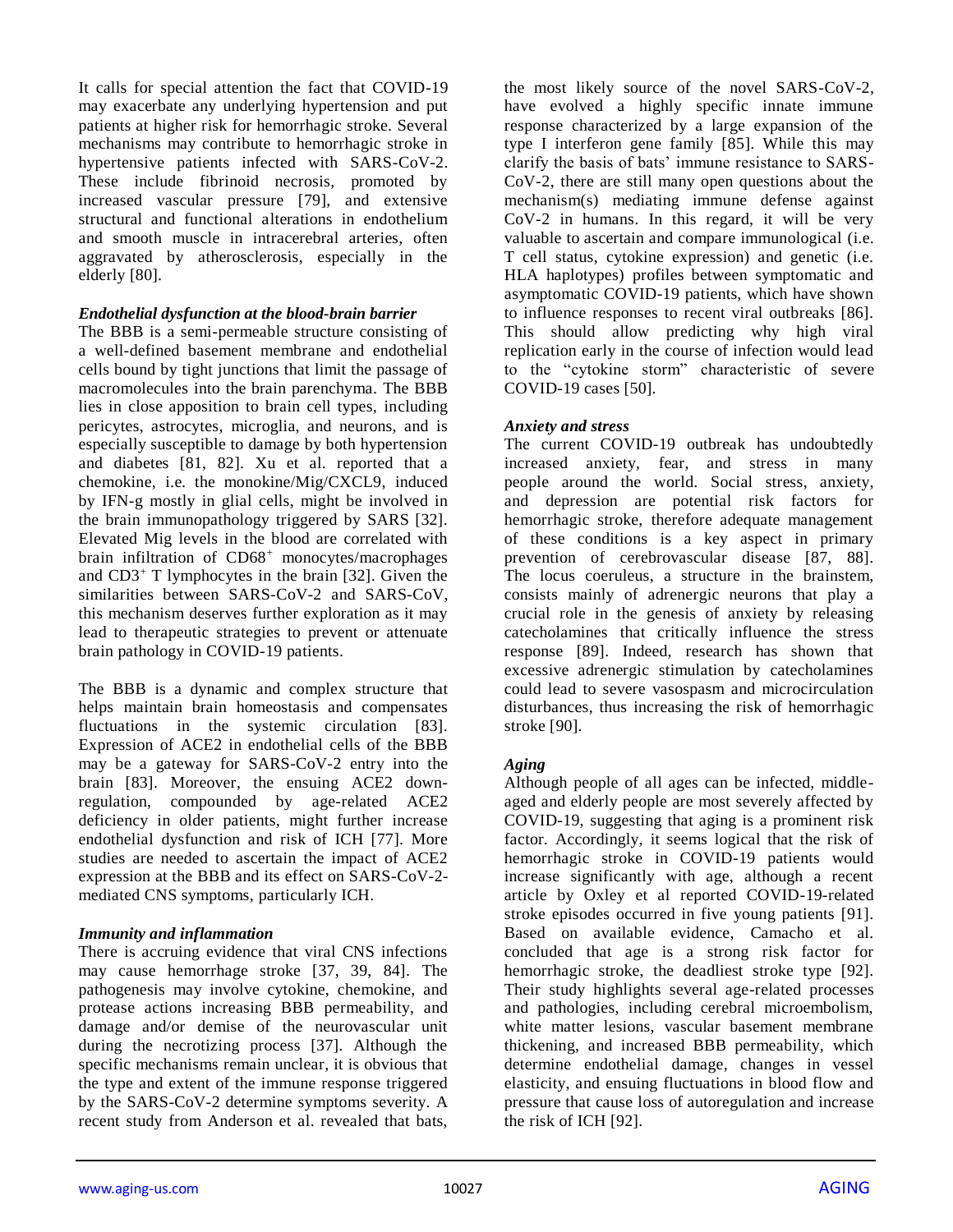Research on both animal models and humans indicated that aging is closely associated with endothelial dysfunction and oxidative stress in cerebral arteries [93–97]. Moreover, studies in rodents suggested that these deleterious effects can be promoted by alterations in the RAS system in aged brains. Specifically, works by Pena-Silva et al. [77] and Labandeira-Garcia et al. [98] suggested that agerelated downregulation of ACE2 and AT2 expression may promote vascular dysfunction because the antiinflammatory/anti-oxidant effects of AngII/AT2 and Ang1-7/MasR signaling are overridden by proinflammatory/pro-oxidant signaling through the AngII/AT1 axis. Although confirmatory data in humans is still needed, these studies provide strong support for the overall concept that brain RAS activity has a critical effect on cerebrovascular function during aging and may contribute to endothelial dysfunction, oxidative stress, and risk of hemorrhagic stroke.

# **CONCLUSIONS**

COVID-19 emerged as a new human infectious disease caused by SARS-CoV-2, a novel coronavirus. A significant proportion of COVID-19 cases, especially older patients, manifest neurological, rather than respiratory, symptoms on admission and may be at higher risk of developing cerebral hemorrhage. The mechanisms by which COVID-19 may promote hemorrhagic stroke in the elderly are not yet clear, but may involve downregulation of ACE2 expression secondary to SARS-CoV-2 binding to neurovascular ACE2 receptors. This might increase Ang-II expression and decrease Ang (1-7) expression, leading to severe BP elevation. increased BBB permeability, and extensive alterations in endothelium and smooth muscle function in intracerebral arteries. The patients most gravelly affected by COVID-19 have underlying hypertension disease, which greatly increases the risk of hemorrhagic stroke. Since SBPV in the first 24 h of admission predicts cerebral hemorrhage outcome, special attention should be paid to management of BP in at-risk COVID-19 patients. Predisposing factors may be compounded in COVID-19 patients by the inability of their immune system to efficiently prevent or counteract the pernicious effects of the proinflammatory cytokines released upon infection. In addition, anxiety and stress may lead to enhancement of adrenergic tone and trigger vasospasm and microcirculation disturbances, further contributing to cerebrovascular symptoms. In light of this, exploring the changes in inflammatory biomarkers occurring in COVID-19 patients with CNS symptoms suggestive of incipient stroke would aid diagnosis and treatment to avoid irreversible outcomes.

## **CONFLICTS OF INTEREST**

The authors report no conflicts of interest in this work.

## **FUNDING**

This study was supported by "Six Talents" Peak Cultivation Funding Project (No.WSW-246), Jiangsu Province, "Thirteenth Five-Year Plan" Special Fund for Science, Education, and Health (No. RCC201807), Yangzhou City and special funding for the leader of the provincial key specialized science department of Northern Jiangsu People's Hospital.

# **REFERENCES**

- 1. Li Q, Guan X, Wu P, Wang X, Zhou L, Tong Y, Ren R, Leung KS, Lau EH, Wong JY, Xing X, Xiang N, Wu Y, et al. Early transmission dynamics in wuhan, China, of novel coronavirus-infected pneumonia. N Engl J Med. 2020; 382:1199–207. <https://doi.org/10.1056/NEJMoa2001316> PMI[D:31995857](https://pubmed.ncbi.nlm.nih.gov/31995857)
- 2. Gorbalenya AE, Baker SC, Baric RS, de Groot RJ, Drosten C, Gulyaeva AA, Haagmans BL, Lauber C, Leontovich AM, Neuman BW, Penzar D, Perlman S, Poon LL, et al. Severe acute respiratory sydrome-related coronavirus: The species and its viruses-a statement of the Coronavirus Study Group. bioRxiv. 2020. <https://doi.org/10.1101/2020.02.07.937862>
- 3. To KK, Tsang OT, Leung WS, Tam AR, Wu TC, Lung DC, Yip CC, Cai JP, Chan JM, Chik TS, Lau DP, Choi CY, Chen LL, et al. Temporal profiles of viral load in posterior oropharyngeal saliva samples and serum antibody responses during infection by SARS-CoV-2: an observational cohort study. Lancet Infect Dis. 2020; 20:565–74.

[https://doi.org/10.1016/S1473-3099\(20\)30196-1](https://doi.org/10.1016/S1473-3099(20)30196-1) PMI[D:32213337](https://pubmed.ncbi.nlm.nih.gov/32213337)

4. Li J, Wang Y, Gilmour S, Wang M, Yoneoka D, Wang Y, You X, Gu J, Hao C, Peng L, Du Z, Xu DR, Hao Y. Estimation of the epidemic properties of the 2019 novel coronavirus: A mathematical modeling study. bioRxiv. 2020.

<https://doi.org/10.2139/ssrn.3542150>

- 5. Ye F, Xu S, Rong Z, Xu R, Liu X, Deng P, Liu H, Xu X. Delivery of infection from asymptomatic carriers of COVID-19 in a familial cluster. Int J Infect Dis. 2020; 94:133–38. <https://doi.org/10.1016/j.ijid.2020.03.042> PMI[D:32247826](https://pubmed.ncbi.nlm.nih.gov/32247826)
- 6. Rothe C, Schunk M, Sothmann P, Bretzel G, Froeschl G, Wallrauch C, Zimmer T, Thiel V, Janke C, Guggemos W,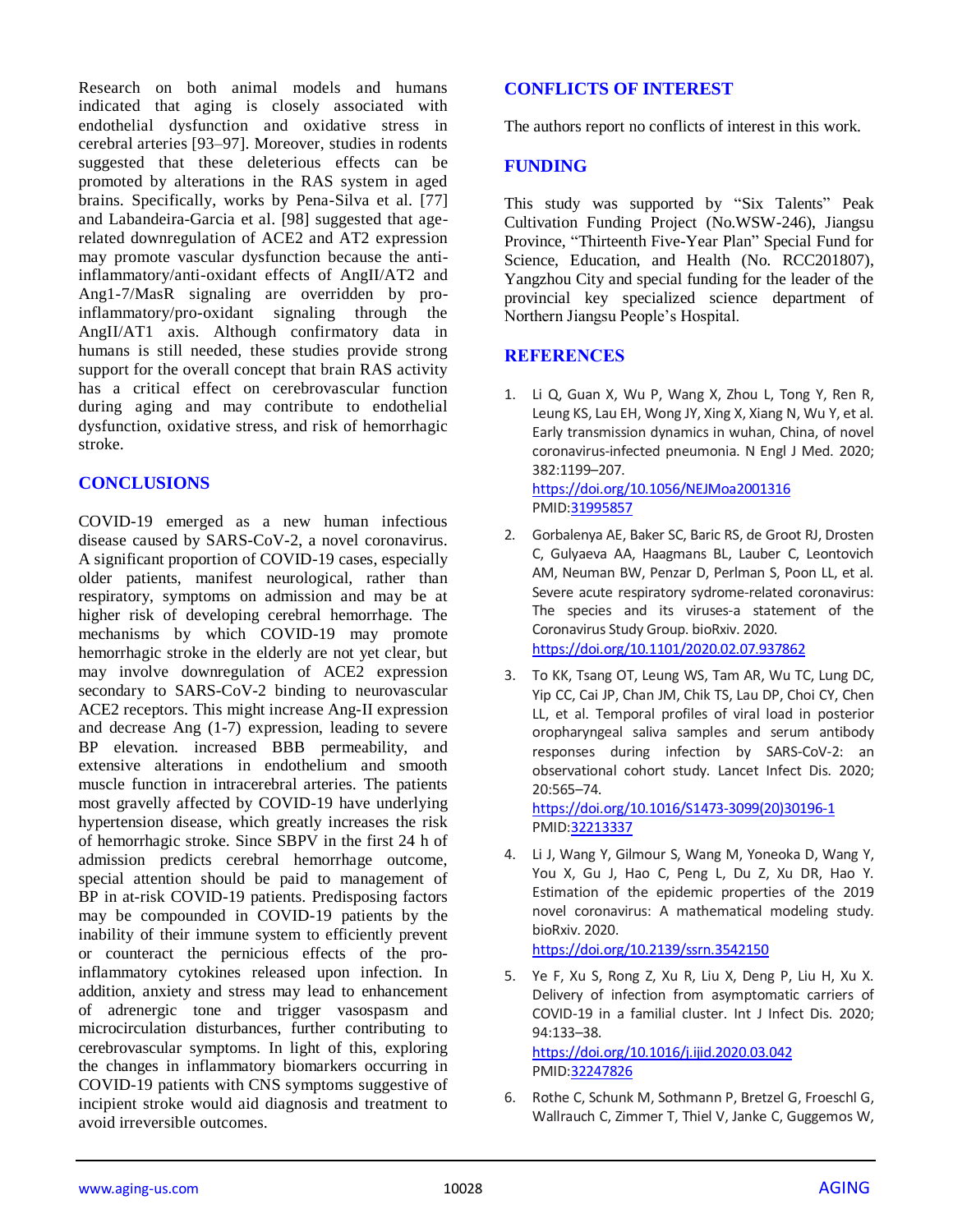Seilmaier M, Drosten C, Vollmar P, et al. Transmission of 2019-nCoV infection from an asymptomatic contact in Germany. N Engl J Med. 2020; 382:970–71. <https://doi.org/10.1056/NEJMc2001468> PMID[:32003551](https://pubmed.ncbi.nlm.nih.gov/32003551)

7. Le TQM, Takemura T, Moi ML, Nabeshima T, Nguyen LKH, Hoang VMP, Ung THT, Le TT, Nguyen VS, Pham HQA, Duong TN, Nguyen HT, Ngu DN, et al. Severe Acute Respiratory Syndrome Coronavirus 2 Shedding by Travelers, Vietnam, 2020. Emerg Infect Dis. 2020; 26.

<https://doi.org/10.3201/eid2607.200591> PMID[:32240079](https://pubmed.ncbi.nlm.nih.gov/32240079)

- 8. Zou L, Ruan F, Huang M, Liang L, Huang H, Hong Z, Yu J, Kang M, Song Y, Xia J, Guo Q, Song T, He J, et al. SARS-CoV-2 viral load in upper respiratory specimens of infected patients. N Engl J Med. 2020; 382:1177–79. <https://doi.org/10.1056/NEJMc2001737> PMID[:32074444](https://pubmed.ncbi.nlm.nih.gov/32074444)
- 9. Chan JF, Yuan S, Kok KH, To KK, Chu H, Yang J, Xing F, Liu J, Yip CC, Poon RW, Tsoi HW, Lo SK, Chan KH, et al. A familial cluster of pneumonia associated with the 2019 novel coronavirus indicating person-to-person transmission: a study of a family cluster. Lancet. 2020; 395:514–23. [https://doi.org/10.1016/S0140-6736\(20\)30154-9](https://doi.org/10.1016/S0140-6736(20)30154-9) PMID[:31986261](https://pubmed.ncbi.nlm.nih.gov/31986261)
- 10. Mao L, Jin H, Wang M, Hu Y, Chen S, He Q, Chang J, Hong C, Zhou Y, Wang D, Miao X, Li Y, Hu B. Neurologic Manifestations of Hospitalized Patients With Coronavirus Disease 2019 in Wuhan, China. JAMA Neurol. 2020; e201127. <https://doi.org/10.1001/jamaneurol.2020.1127>

PMID[:32275288](https://pubmed.ncbi.nlm.nih.gov/32275288)

- 11. Helms J, Kremer S, Merdji H, Clere-Jehl R, Schenck M, Kummerlen C, Collange O, Boulay C, Fafi-Kremer S, Ohana M, Anheim M, Meziani F. Neurologic Features in Severe SARS-CoV-2 Infection. N Engl J Med. 2020. [Epub ahead of print]. <https://doi.org/10.1056/NEJMc2008597> PMID[:32294339](https://pubmed.ncbi.nlm.nih.gov/32294339)
- 12. Zhou P, Yang XL, Wang XG, Hu B, Zhang L, Zhang W, Si HR, Zhu Y, Li B, Huang CL, Chen HD, Chen J, Luo Y, et al. A pneumonia outbreak associated with a new coronavirus of probable bat origin. Nature. 2020; 579:270–73. <https://doi.org/10.1038/s41586-020-2012-7> PMID[:32015507](https://pubmed.ncbi.nlm.nih.gov/32015507)
- 13. Malik YS, Sircar S, Bhat S, Sharun K, Dhama K, Dadar M, Tiwari R, Chaicumpa W. Emerging novel coronavirus (2019-nCoV)-current scenario, evolutionary perspective based on genome analysis and recent developments. Vet Q. 2020; 40:68–76.

<https://doi.org/10.1080/01652176.2020.1727993> PMI[D:32036774](https://pubmed.ncbi.nlm.nih.gov/32036774)

- 14. Riou J, Althaus CL. Pattern of early human-to-human transmission of wuhan 2019 novel coronavirus (2019 nCoV), december 2019 to january 2020. Euro Surveill. 2020; 25:2000058. [https://doi.org/10.2807/1560-7917.ES.2020.25.4.](https://doi.org/10.2807/1560-7917.ES.2020.25.4.2000058) [2000058](https://doi.org/10.2807/1560-7917.ES.2020.25.4.2000058) PMI[D:32019669](https://pubmed.ncbi.nlm.nih.gov/32019669)
- 15. Chen J. Pathogenicity and transmissibility of 2019 nCoV-a quick overview and comparison with other emerging viruses. Microbes Infect. 2020; 22:69–71. <https://doi.org/10.1016/j.micinf.2020.01.004> PMI[D:32032682](https://pubmed.ncbi.nlm.nih.gov/32032682)
- 16. Zhu N, Zhang D, Wang W, Li X, Yang B, Song J, Zhao X, Huang B, Shi W, Lu R, Niu P, Zhan F, Ma X, et al, and China Novel Coronavirus Investigating and Research Team. A novel coronavirus from patients with pneumonia in China, 2019. N Engl J Med. 2020; 382:727–33.

<https://doi.org/10.1056/NEJMoa2001017> PMI[D:31978945](https://pubmed.ncbi.nlm.nih.gov/31978945)

17. Wassenaar TM, Zou Y. 2019 nCoV/SARS-CoV-2: rapid classification of betacoronaviruses and identification of traditional chinese medicine as potential origin of zoonotic coronaviruses. Lett Appl Microbiol. 2020; 70:342–48. <https://doi.org/10.1111/lam.13285>

PMI[D:32060933](https://pubmed.ncbi.nlm.nih.gov/32060933)

- 18. Pillaiyar T, Meenakshisundaram S, Manickam M. Recent discovery and development of inhibitors targeting coronaviruses. Drug Discov Today. 2020; 25:668–88. <https://doi.org/10.1016/j.drudis.2020.01.015> PMI[D:32006468](https://pubmed.ncbi.nlm.nih.gov/32006468)
- 19. Hui DS, Zumla A. Severe acute respiratory syndrome: historical, epidemiologic, and clinical features. Infect Dis Clin North Am. 2019; 33:869–89. <https://doi.org/10.1016/j.idc.2019.07.001> PMI[D:31668196](https://pubmed.ncbi.nlm.nih.gov/31668196)
- 20. Wan Y, Shang J, Graham R, Baric RS, Li F. Receptor recognition by the novel coronavirus from wuhan: an analysis based on decade-long structural studies of SARS coronavirus. J Virol. 2020; 94:e00127–20. <https://doi.org/10.1128/JVI.00127-20> PMI[D:31996437](https://pubmed.ncbi.nlm.nih.gov/31996437)
- 21. Yeager CL, Ashmun RA, Williams RK, Cardellichio CB, Shapiro LH, Look AT, Holmes KV. Human aminopeptidase N is a receptor for human coronavirus 229E. Nature. 1992; 357:420–22. <https://doi.org/10.1038/357420a0> PMID[:1350662](https://pubmed.ncbi.nlm.nih.gov/1350662)
- 22. Li W, Moore MJ, Vasilieva N, Sui J, Wong SK, Berne MA, Somasundaran M, Sullivan JL, Luzuriaga K, Greenough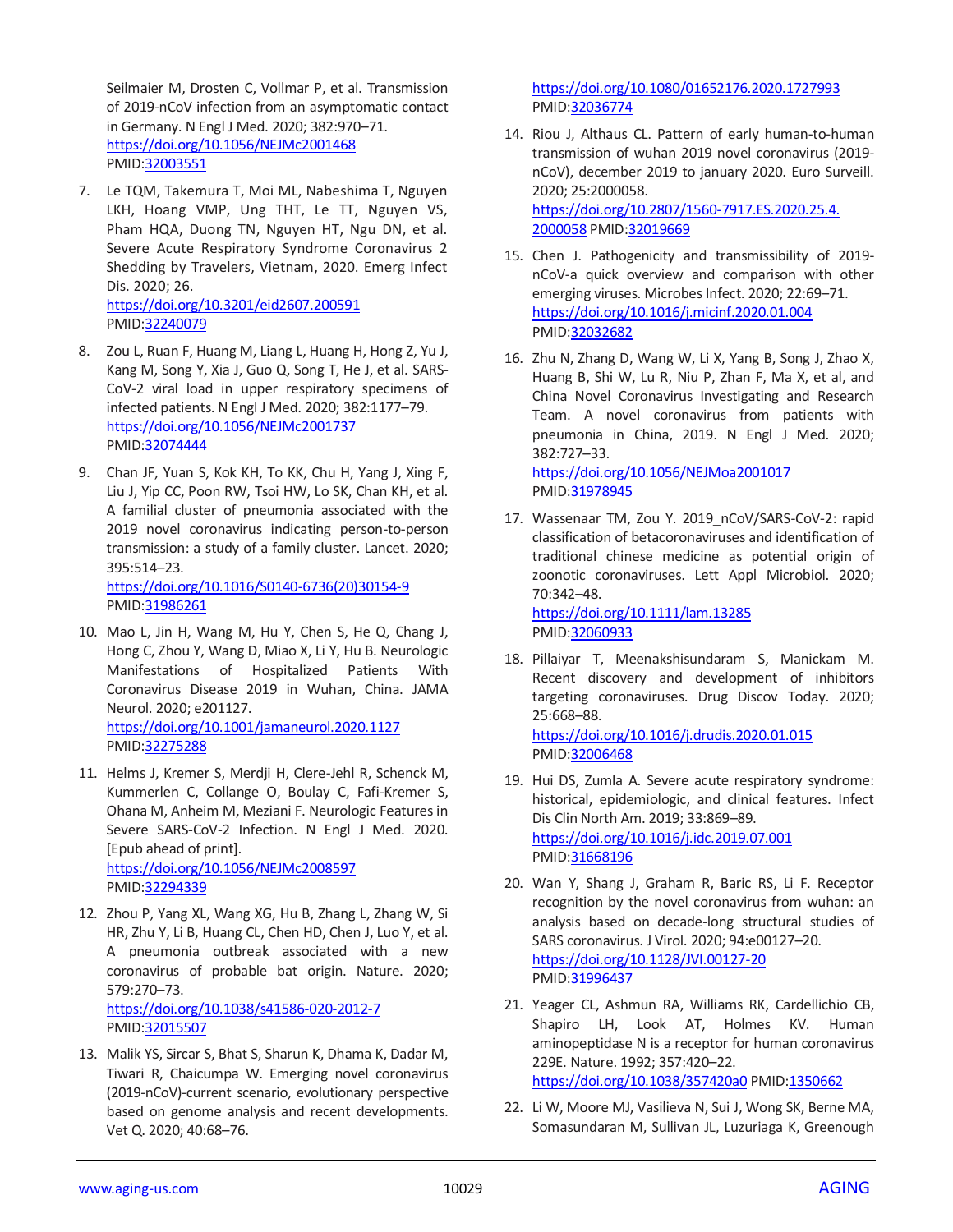TC, Choe H, Farzan M. Angiotensin-converting enzyme 2 is a functional receptor for the SARS coronavirus. Nature. 2003; 426:450–54. <https://doi.org/10.1038/nature02145> PMID[:14647384](https://pubmed.ncbi.nlm.nih.gov/14647384)

- 23. Wu K, Li W, Peng G, Li F. Crystal structure of NL63 respiratory coronavirus receptor-binding domain complexed with its human receptor. Proc Natl Acad Sci USA. 2009; 106:19970–74. <https://doi.org/10.1073/pnas.0908837106> PMID[:19901337](https://pubmed.ncbi.nlm.nih.gov/19901337)
- 24. Li W, Sui J, Huang IC, Kuhn JH, Radoshitzky SR, Marasco WA, Choe H, Farzan M. The S proteins of human coronavirus NL63 and severe acute respiratory syndrome coronavirus bind overlapping regions of ACE2. Virology. 2007; 367:367–74. <https://doi.org/10.1016/j.virol.2007.04.035> PMID[:17631932](https://pubmed.ncbi.nlm.nih.gov/17631932)
- 25. Huang X, Dong W, Milewska A, Golda A, Qi Y, Zhu QK, Marasco WA, Baric RS, Sims AC, Pyrc K, Li W, Sui J. Human coronavirus HKU1 spike protein uses oacetylated sialic acid as an attachment receptor determinant and employs hemagglutinin-esterase protein as a receptor-destroying enzyme. J Virol. 2015; 89:7202–13. <https://doi.org/10.1128/JVI.00854-15>

PMID[:25926653](https://pubmed.ncbi.nlm.nih.gov/25926653)

- 26. Butler N, Pewe L, Trandem K, Perlman S. Murine encephalitis caused by HCoV-OC43, a human coronavirus with broad species specificity, is partly immune-mediated. Virology. 2006; 347:410–21. <https://doi.org/10.1016/j.virol.2005.11.044> PMID[:16413043](https://pubmed.ncbi.nlm.nih.gov/16413043)
- 27. van Doremalen N, Miazgowicz KL, Milne-Price S, Bushmaker T, Robertson S, Scott D, Kinne J, McLellan JS, Zhu J, Munster VJ. Host species restriction of middle east respiratory syndrome coronavirus through its receptor, dipeptidyl peptidase 4. J Virol. 2014; 88:9220–32.

<https://doi.org/10.1128/JVI.00676-14> PMID[:24899185](https://pubmed.ncbi.nlm.nih.gov/24899185)

- 28. Chen N, Zhou M, Dong X, Qu J, Gong F, Han Y, Qiu Y, Wang J, Liu Y, Wei Y, Xia J, Yu T, Zhang X, Zhang L. Epidemiological and clinical characteristics of 99 cases of 2019 novel coronavirus pneumonia in wuhan, China: a descriptive study. Lancet. 2020; 395:507–13. [https://doi.org/10.1016/S0140-6736\(20\)30211-7](https://doi.org/10.1016/S0140-6736(20)30211-7) PMID[:32007143](https://pubmed.ncbi.nlm.nih.gov/32007143)
- 29. Guan WJ, Ni ZY, Hu Y, Liang WH, Ou CQ, He JX, Liu L, Shan H, Lei CI, Hui DSC, Du B, Li LJ, Zeng G, et al. Clinical characteristics of 2019 novel coronavirus infection in China. medRxiv. 2020. <https://doi.org/10.1101/2020.02.06.20020974>
- 30. Wang D, Hu B, Hu C, Zhu F, Liu X, Zhang J, Wang B, Xiang H, Cheng Z, Xiong Y, Zhao Y, Li Y, Wang X, Peng Z. Clinical characteristics of 138 hospitalized patients with 2019 novel coronavirus-infected pneumonia in wuhan, China. JAMA. 2020; 323:1061–69. <https://doi.org/10.1001/jama.2020.1585> PMI[D:32031570](https://pubmed.ncbi.nlm.nih.gov/32031570)
- 31. Mao L, Wang M, Chen S, He Q, Chang J, Hong C, Zhou Y, Wang D, Li Y, Jin H, Hu B. Neurological Manifestations of Hospitalized Patients with COVID-19 in Wuhan, China: a retrospective case series study. medRxiv. 2020. <https://doi.org/10.1101/2020.02.22.20026500>
- 32. Xu J, Zhong S, Liu J, Li L, Li Y, Wu X, Li Z, Deng P, Zhang J, Zhong N, Ding Y, Jiang Y. Detection of severe acute respiratory syndrome coronavirus in the brain: potential role of the chemokine mig in pathogenesis. Clin Infect Dis. 2005; 41:1089–96. <https://doi.org/10.1086/444461> PMID[:16163626](https://pubmed.ncbi.nlm.nih.gov/16163626)
- 33. Lau KK, Yu WC, Chu CM, Lau ST, Sheng B, Yuen KY. Possible central nervous system infection by SARS coronavirus. Emerg Infect Dis. 2004; 10:342–44. <https://doi.org/10.3201/eid1002.030638> PMI[D:15030709](https://pubmed.ncbi.nlm.nih.gov/15030709)
- 34. Glass WG, Subbarao K, Murphy B, Murphy PM. Mechanisms of host defense following severe acute respiratory syndrome-coronavirus (SARS-CoV) pulmonary infection of mice. J Immunol. 2004; 173:4030–39. <https://doi.org/10.4049/jimmunol.173.6.4030> PMI[D:15356152](https://pubmed.ncbi.nlm.nih.gov/15356152)
- 35. Fleming JO, Trousdale MD, Bradbury J, Stohlman SA, Weiner LP. Experimental demyelination induced by coronavirus JHM (MHV-4): molecular identification of a viral determinant of paralytic disease. Microb Pathog. 1987; 3:9–20. [https://doi.org/10.1016/0882-4010\(87\)90033-7](https://doi.org/10.1016/0882-4010(87)90033-7)

PMI[D:2848172](https://pubmed.ncbi.nlm.nih.gov/2848172)

36. Watanabe R, Wege H, ter Meulen V. Adoptive transfer of EAE-like lesions from rats with coronavirus-induced demyelinating encephalomyelitis. Nature. 1983; 305:150–53.

<https://doi.org/10.1038/305150a0> PMID[:6310411](https://pubmed.ncbi.nlm.nih.gov/6310411)

- 37. Hauer L, Pikija S, Schulte EC, Sztriha LK, Nardone R, Sellner J. Cerebrovascular manifestations of herpes simplex virus infection of the central nervous system: a systematic review. J Neuroinflammation. 2019; 16:19. <https://doi.org/10.1186/s12974-019-1409-4> PMI[D:30696448](https://pubmed.ncbi.nlm.nih.gov/30696448)
- 38. Sivasankar C, White K, Ayodele M. An unusual etiology of acute spontaneous intracerebral hemorrhage. Neurohospitalist. 2019; 9:41–46.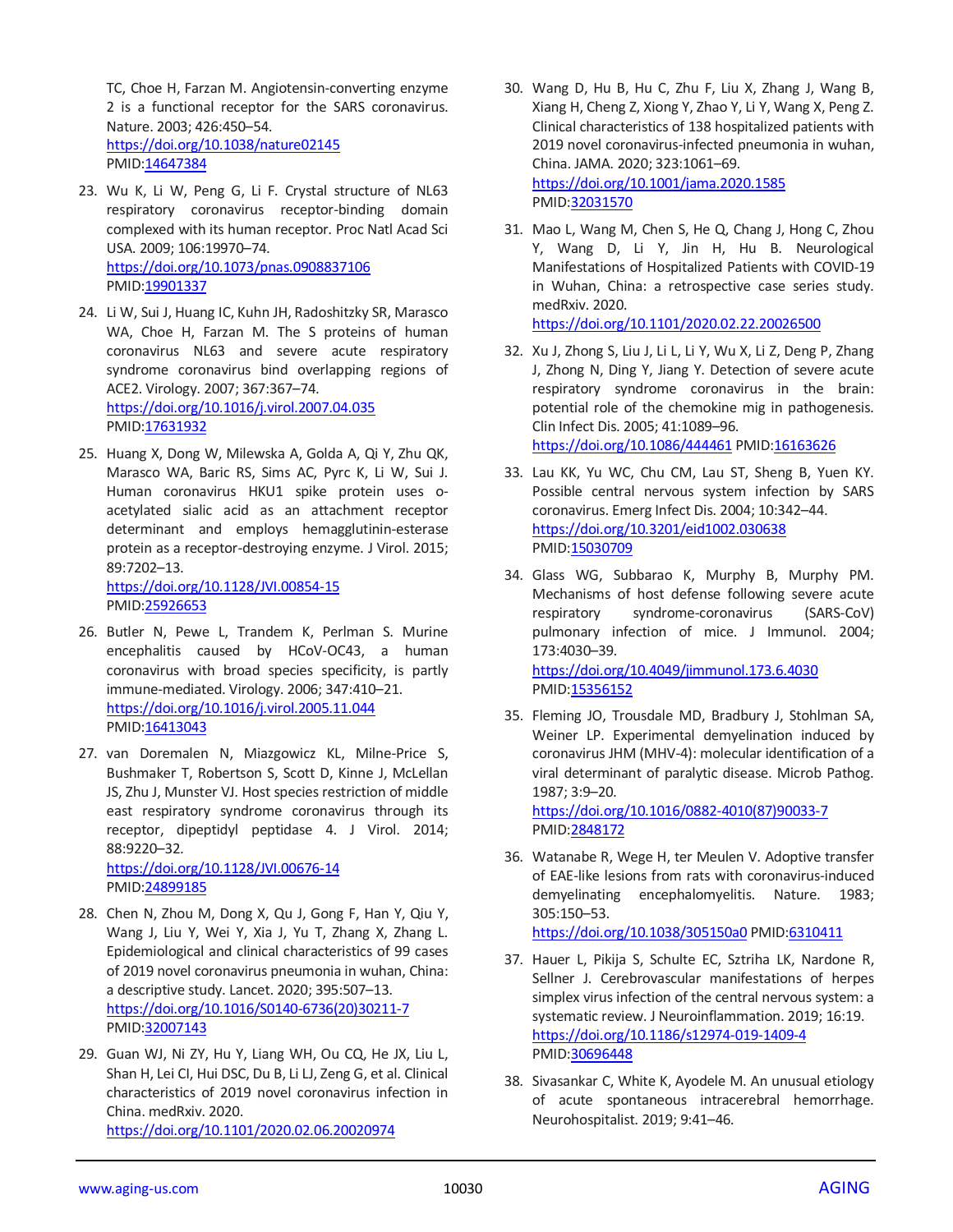<https://doi.org/10.1177/1941874418758902> PMID[:30671164](https://pubmed.ncbi.nlm.nih.gov/30671164)

- 39. Carod Artal FJ. Clinical management of infectious cerebral vasculitides. Expert Rev Neurother. 2016; 16:205–21. <https://doi.org/10.1586/14737175.2015.1134321> PMID[:26689107](https://pubmed.ncbi.nlm.nih.gov/26689107)
- 40. ElShimy G, Mariyam Joy C, Berlin F, Lashin W. Intracranial hemorrhage complicating herpes simplex encephalitis on antiviral therapy: a case report and review of the literature. Case Rep Infect Dis. 2017; 2017:6038146. <https://doi.org/10.1155/2017/6038146> PMID[:29057131](https://pubmed.ncbi.nlm.nih.gov/29057131)
- 41. Johansson K, Jansson JH, Johansson L, Wiklund PG, Nilsson TK, Lind M. D-dimer is associated with firstever intracerebral hemorrhage. Stroke. 2018; 49:2034–39. <https://doi.org/10.1161/STROKEAHA.118.021751> PMID[:30354971](https://pubmed.ncbi.nlm.nih.gov/30354971)
- 42. Senn R, Elkind MS, Montaner J, Christ-Crain M, Katan M. Potential role of blood biomarkers in the management of nontraumatic intracerebral hemorrhage. Cerebrovasc Dis. 2014; 38:395–409. <https://doi.org/10.1159/000366470> PMI[D:25471997](https://pubmed.ncbi.nlm.nih.gov/25471997)
- 43. Lambert DW, Clarke NE, Turner AJ. Not just angiotensinases: new roles for the angiotensinconverting enzymes. Cell Mol Life Sci. 2010; 67:89–98. <https://doi.org/10.1007/s00018-009-0152-x> PMID[:19763395](https://pubmed.ncbi.nlm.nih.gov/19763395)
- 44. Divani AA, Liu X, Di Napoli M, Lattanzi S, Ziai W, James ML, Jafarli A, Jafari M, Saver JL, Hemphill JC, Vespa PM, Mayer SA, Petersen A. Blood pressure variability predicts poor in-hospital outcome in spontaneous intracerebral hemorrhage. Stroke. 2019; 50:2023–29. <https://doi.org/10.1161/STROKEAHA.119.025514> PMID[:31216966](https://pubmed.ncbi.nlm.nih.gov/31216966)
- 45. Huang C, Wang Y, Li X, Ren L, Zhao J, Hu Y, Zhang L, Fan G, Xu J, Gu X, Cheng Z, Yu T, Xia J, et al. Clinical features of patients infected with 2019 novel coronavirus in wuhan, China. Lancet. 2020; 395:497–506. [https://doi.org/10.1016/S0140-6736\(20\)30183-5](https://doi.org/10.1016/S0140-6736(20)30183-5) PMID[:31986264](https://pubmed.ncbi.nlm.nih.gov/31986264)
- 46. Zhou F, Yu T, Du R, Fan G, Liu Y, Liu Z, Xiang J, Wang Y, Song B, Gu X, Guan L, Wei Y, Li H, et al. Clinical course and risk factors for mortality of adult inpatients with COVID-19 in wuhan, China: a retrospective cohort study. Lancet. 2020; 395:1054–62. [https://doi.org/10.1016/S0140-6736\(20\)30566-3](https://doi.org/10.1016/S0140-6736(20)30566-3) PMID[:32171076](https://pubmed.ncbi.nlm.nih.gov/32171076)
- 47. Yao Y, Cao J, Wang Q, Liu K, Luo Z, Yu K, Chen X, Hu B, Huang Z. D-dimer as a biomarker for disease severity

and mortality in COVID-19 patients: a case control study. PREPRINT (Version 1). Research Square. 2020. <https://www.researchsquare.com/article/rs-20850/v1>

- 48. Li Y, Wang M, Zhou Y, Chang J, Xian Y, Mao L, Hong C, Chen S, Wang Y, Wang H, Li M, Jin H, Hu B. Acute cerebrovascular disease following covid-19: a single center, retrospective, observational study. medRxiv. 2020. [https://papers.ssrn.com/sol3/papers.cfm?abstract\\_id=](https://papers.ssrn.com/sol3/papers.cfm?abstract_id=3550025) [3550025](https://papers.ssrn.com/sol3/papers.cfm?abstract_id=3550025)
- 49. Sharifi-Razavi A, Karimi N, Rouhani N. COVID-19 and intracerebral haemorrhage: causative or coincidental? New Microbes New Infect. 2020; 35:100669. <https://doi.org/10.1016/j.nmni.2020.100669> PMI[D:32322398](https://pubmed.ncbi.nlm.nih.gov/32322398)
- 50. Channappanavar R, Perlman S. Pathogenic human coronavirus infections: causes and consequences of cytokine storm and immunopathology. Semin Immunopathol. 2017; 39:529–39. <https://doi.org/10.1007/s00281-017-0629-x> PMI[D:28466096](https://pubmed.ncbi.nlm.nih.gov/28466096)
- 51. Chen S, Chen XC, Lou XH, Qian SQ, Ruan ZW. Determination of serum neutrophil gelatinaseassociated lipocalin as a prognostic biomarker of acute spontaneous intracerebral hemorrhage. Clin Chim Acta. 2019; 492:72–77. <https://doi.org/10.1016/j.cca.2019.02.009> PMI[D:30771300](https://pubmed.ncbi.nlm.nih.gov/30771300)
- 52. Di Napoli M, Slevin M, Popa-Wagner A, Singh P, Lattanzi S, Divani AA. Monomeric c-reactive protein and cerebral hemorrhage: from bench to bedside. Front Immunol. 2018; 9:1921. <https://doi.org/10.3389/fimmu.2018.01921> PMI[D:30254628](https://pubmed.ncbi.nlm.nih.gov/30254628)
- 53. Lattanzi S, Di Napoli M, Ricci S, Divani AA. Matrix Metalloproteinases in Acute Intracerebral Hemorrhage. Neurotherapeutics. 2020. [Epub ahead of print].

<https://doi.org/10.1007/s13311-020-00839-0> PMI[D:31975152](https://pubmed.ncbi.nlm.nih.gov/31975152)

- 54. Lattanzi S, Brigo F, Trinka E, Cagnetti C, Di Napoli M, Silvestrini M. Neutrophil-to-lymphocyte ratio in acute cerebral hemorrhage: a system review. Transl Stroke Res. 2019; 10:137–45. <https://doi.org/10.1007/s12975-018-0649-4> PMI[D:30090954](https://pubmed.ncbi.nlm.nih.gov/30090954)
- 55. Yan XJ, Yu GF, Jie YQ, Fan XF, Huang Q, Dai WM. Role of galectin-3 in plasma as a predictive biomarker of outcome after acute intracerebral hemorrhage. J Neurol Sci. 2016; 368:121–27. <https://doi.org/10.1016/j.jns.2016.06.071> PMI[D:27538613](https://pubmed.ncbi.nlm.nih.gov/27538613)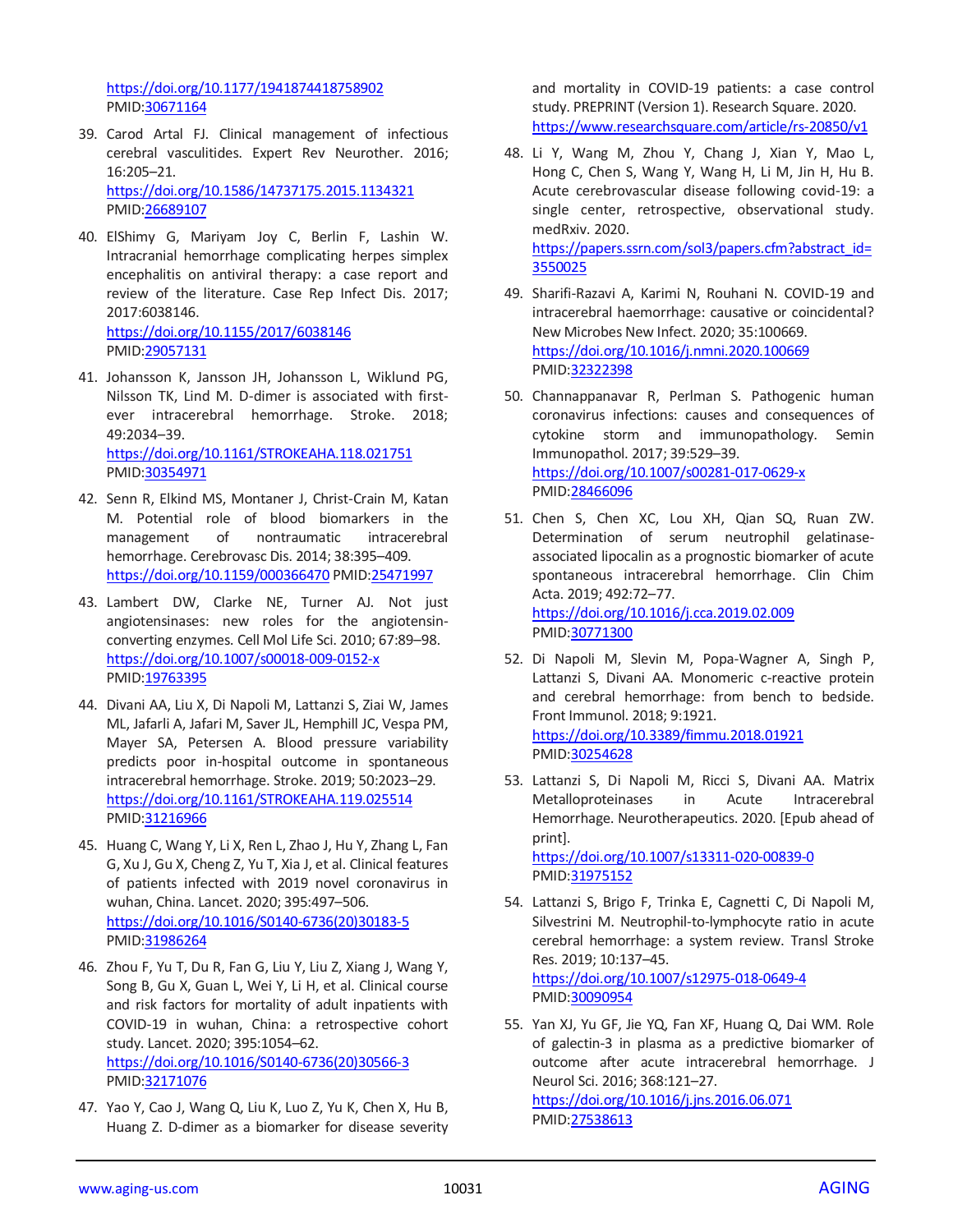- 56. Zhang F, Ren Y, Shi Y, Fu W, Tao C, Li X, Yang M, You C, Xin T. Predictive ability of admission neutrophil to lymphocyte ratio on short-term outcome in patients with spontaneous cerebellar hemorrhage. Medicine (Baltimore). 2019; 98:e16120. <https://doi.org/10.1097/MD.0000000000016120> PMID[:31232961](https://pubmed.ncbi.nlm.nih.gov/31232961)
- 57. Zhang F, Ren Y, Fu W, Yang Z, Wen D, Hu X, Tao C, Li X, You C, Xin T, Yang M. Predictive accuracy of neutrophilto-lymphocyte ratio on long-term outcome in patients with spontaneous intracerebral hemorrhage. World Neurosurg. 2019; 125:e651–57. <https://doi.org/10.1016/j.wneu.2019.01.143> PMID[:30716500](https://pubmed.ncbi.nlm.nih.gov/30716500)
- 58. The Novel Coronavirus Pneumonia Emergency Response Epidemiology Team. The Epidemiological Characteristics of an Outbreak of 2019 Novel Coronavirus Diseases (COVID-19) — China, 2020. Chinese Center for Disease Control and Prevention. 2020; 2:113–122.
- 59. Xu Z, Shi L, Wang Y, Zhang J, Huang L, Zhang C, Liu S, Zhao P, Liu H, Zhu L, Tai Y, Bai C, Gao T, et al. Pathological findings of COVID-19 associated with acute respiratory distress syndrome. Lancet Respir Med. 2020; 8:420–22. [https://doi.org/10.1016/S2213-2600\(20\)30076-X](https://doi.org/10.1016/S2213-2600(20)30076-X) PMID[:32085846](https://pubmed.ncbi.nlm.nih.gov/32085846)
- 60. Lutz CT, Quinn LS. Sarcopenia, obesity, and natural killer cell immune senescence in aging: altered cytokine levels as a common mechanism. Aging (Albany NY). 2012; 4:535–46. <https://doi.org/10.18632/aging.100482> PMID[:22935594](https://pubmed.ncbi.nlm.nih.gov/22935594)
- 61. Chen Y, Guo Y, Pan Y, Zhao ZJ. Structure analysis of the receptor binding of 2019-nCoV. Biochem Biophys Res Commun. 2020; 525:135–40. <https://doi.org/10.1016/j.bbrc.2020.02.071> PMID[:32081428](https://pubmed.ncbi.nlm.nih.gov/32081428)
- 62. Xu H, Zhong L, Deng J, Peng J, Dan H, Zeng X, Li T, Chen Q. High expression of ACE2 receptor of 2019 nCoV on the epithelial cells of oral mucosa. Int J Oral Sci. 2020; 12:8. <https://doi.org/10.1038/s41368-020-0074-x> PMID[:32094336](https://pubmed.ncbi.nlm.nih.gov/32094336)
- 63. Lazartigues E, Feng Y, Lavoie JL. The two fACEs of the tissue renin-angiotensin systems: implication in cardiovascular diseases. Curr Pharm Des. 2007; 13:1231–45. <https://doi.org/10.2174/138161207780618911> PMID[:17504232](https://pubmed.ncbi.nlm.nih.gov/17504232)
- 64. Deshotels MR, Xia H, Sriramula S, Lazartigues E, Filipeanu CM. Angiotensin II mediates angiotensin

converting enzyme type 2 internalization and degradation through an angiotensin II type I receptordependent mechanism. Hypertension. 2014; 64:1368–75.

<https://doi.org/10.1161/HYPERTENSIONAHA.114.03743> PMI[D:25225202](https://pubmed.ncbi.nlm.nih.gov/25225202)

- 65. Fan X, Wang Y, Sun K, Zhang W, Yang X, Wang S, Zhen Y, Wang J, Li W, Han Y, Liu T, Wang X, Chen J, et al, and<br>Study Group for Pharmacogenomic Based Group for Pharmacogenomic Based Antihypertensive Drugs Selection, Effects and Side Effects, in Rural Area Chinese. Polymorphisms of ACE2 gene are associated with essential hypertension and antihypertensive effects of captopril in women. Clin Pharmacol Ther. 2007; 82:187–96. <https://doi.org/10.1038/sj.clpt.6100214> PMI[D:17473847](https://pubmed.ncbi.nlm.nih.gov/17473847)
- 66. Crackower MA, Sarao R, Oudit GY, Yagil C, Kozieradzki I, Scanga SE, Oliveira-dos-Santos AJ, da Costa J, Zhang L, Pei Y, Scholey J, Ferrario CM, Manoukian AS, et al. Angiotensin-converting enzyme 2 is an essential regulator of heart function. Nature. 2002; 417:822–28. <https://doi.org/10.1038/nature00786> PMI[D:12075344](https://pubmed.ncbi.nlm.nih.gov/12075344)
- 67. Zou X, Chen K, Zou J, Han P, Hao J, Han Z. Single-cell RNA-seq data analysis on the receptor ACE2 expression reveals the potential risk of different human organs vulnerable to 2019-nCoV infection. Front Med. 2020; 14:185–92. <https://doi.org/10.1007/s11684-020-0754-0>
- PMI[D:32170560](https://pubmed.ncbi.nlm.nih.gov/32170560) 68. Zhao Y, Zhao ZX, Wang YJ, Zhou YQ, Ma Y, Zuo W. Single-cell RNA expression profiling of ACE2, the putative receptor of Wuhan 2019-nCov. bioRxiv. 2020.

[919985v1](https://www.biorxiv.org/content/10.1101/2020.01.26.919985v1)

69. Zhang H, Kang ZJ, Gong HY, Xu D, Wang J, Li ZF, Cui XG, Xiao JR, Meng T, Zhou W, Liu JM, Xu HJ. The digestive system is a potential route of 2019-nCov infection: a bioinformatics analysis based on single-cell transcriptomes. bioRxiv. 2020. [https://www.biorxiv.org/content/10.1101/2020.01.30.](https://www.biorxiv.org/content/10.1101/2020.01.30.927806v1) [927806v1](https://www.biorxiv.org/content/10.1101/2020.01.30.927806v1)

[https://www.biorxiv.org/content/10.1101/2020.01.26.](https://www.biorxiv.org/content/10.1101/2020.01.26.919985v1)

- 70. Chai XQ, Hu LF, Zhang Y, Han WY, Lu Z, Ke AW, Zhou J, Shi GM, Fang N, Fan J, Cai JB, Fan J, Lan F. Specific ACE2 expression in cholangiocytes may cause liver damage after 2019-nCoV infection. bioRxiv. 2020. [https://www.biorxiv.org/content/10.1101/2020.02.03.](https://www.biorxiv.org/content/10.1101/2020.02.03.931766v1) [931766v1](https://www.biorxiv.org/content/10.1101/2020.02.03.931766v1)
- 71. Hamming I, Timens W, Bulthuis ML, Lely AT, Navis G, van Goor H. Tissue distribution of ACE2 protein, the functional receptor for SARS coronavirus. A first step in understanding SARS pathogenesis. J Pathol. 2004; 203:631–37.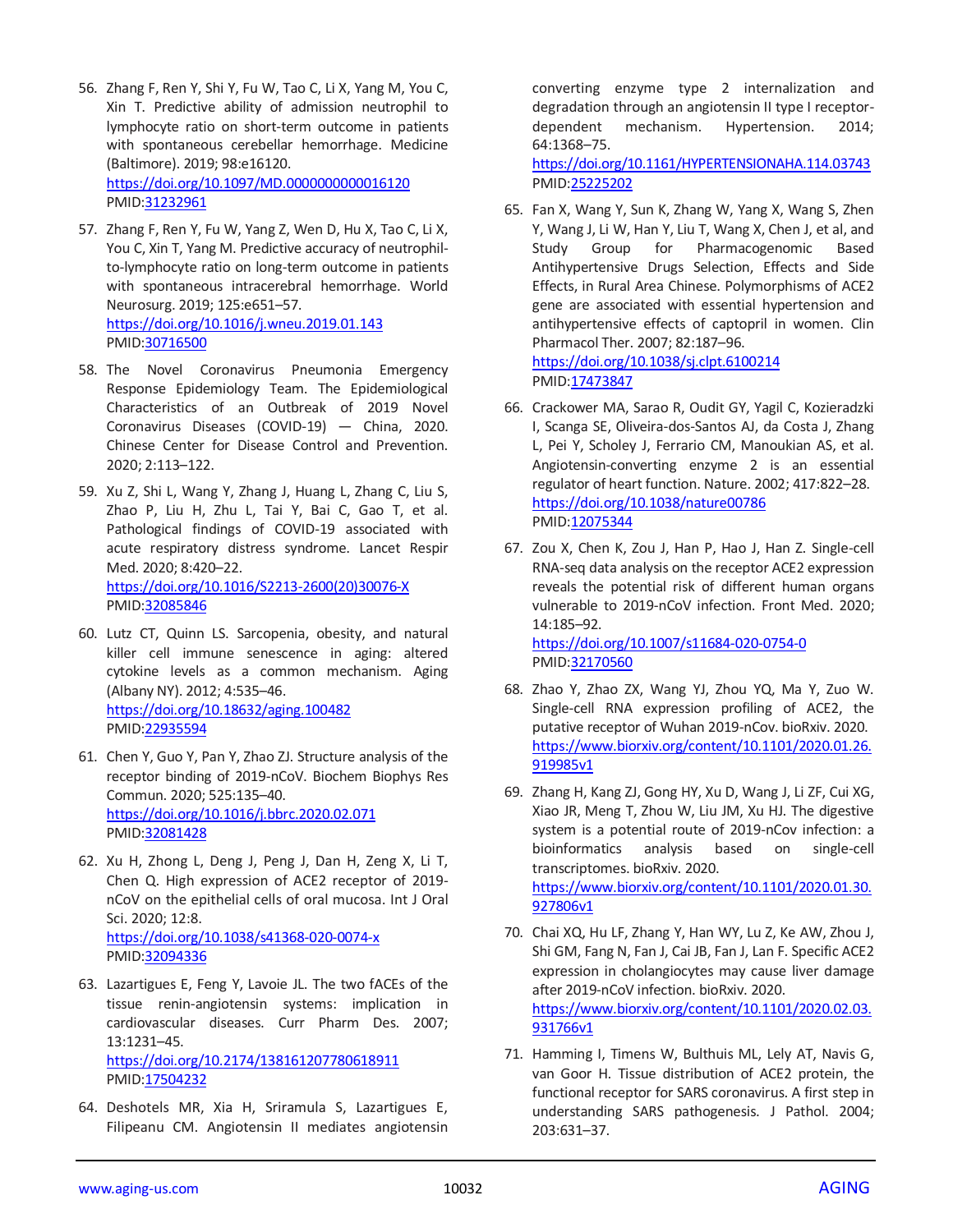<https://doi.org/10.1002/path.1570> PMID[:15141377](https://pubmed.ncbi.nlm.nih.gov/15141377)

- 72. Doobay MF, Talman LS, Obr TD, Tian X, Davisson RL, Lazartigues E. Differential expression of neuronal ACE2 in transgenic mice with overexpression of the brain renin-angiotensin system. Am J Physiol Regul Integr Comp Physiol. 2007; 292:R373–81. <https://doi.org/10.1152/ajpregu.00292.2006> PMID[:16946085](https://pubmed.ncbi.nlm.nih.gov/16946085)
- 73. Siniscalchi A, Gallelli L. Could COVID-19 represent a negative prognostic factor in patients with stroke? Infect Control Hosp Epidemiol. 2020:1. <https://doi.org/10.1017/ice.2020.146> PMID[:32307025](https://pubmed.ncbi.nlm.nih.gov/32307025)
- 74. Newton AH, Cardani A, Braciale TJ. The host immune response in respiratory virus infection: balancing virus clearance and immunopathology. Semin Immunopathol. 2016; 38:471–82. <https://doi.org/10.1007/s00281-016-0558-0> PMID[:26965109](https://pubmed.ncbi.nlm.nih.gov/26965109)
- 75. Kuba K, Imai Y, Rao S, Gao H, Guo F, Guan B, Huan Y, Yang P, Zhang Y, Deng W, Bao L, Zhang B, Liu G, et al. A crucial role of angiotensin converting enzyme 2 (ACE2) in SARS coronavirus-induced lung injury. Nat Med. 2005; 11:875–79. <https://doi.org/10.1038/nm1267> PMID: 16007097
- 76. Oudit GY, Kassiri Z, Jiang C, Liu PP, Poutanen SM, Penninger JM, Butany J. SARS-coronavirus modulation of myocardial ACE2 expression and inflammation in patients with SARS. Eur J Clin Invest. 2009; 39:618–25. <https://doi.org/10.1111/j.1365-2362.2009.02153.x> PMID[:19453650](https://pubmed.ncbi.nlm.nih.gov/19453650)
- 77. Peña Silva RA, Chu Y, Miller JD, Mitchell IJ, Penninger JM, Faraci FM, Heistad DD. Impact of ACE2 deficiency and oxidative stress on cerebrovascular function with aging. Stroke. 2012; 43:3358–63. <https://doi.org/10.1161/STROKEAHA.112.667063> PMID[:23160880](https://pubmed.ncbi.nlm.nih.gov/23160880)
- 78. Santos RA, Simoes e Silva AC, Maric C, Silva DM, Machado RP, de Buhr I, Heringer-Walther S, Pinheiro SV, Lopes MT, Bader M, Mendes EP, Lemos VS, Campagnole-Santos MJ, et al. Angiotensin-(1-7) is an endogenous ligand for the G protein-coupled receptor mas. Proc Natl Acad Sci USA. 2003; 100:8258–63. <https://doi.org/10.1073/pnas.1432869100> PMID[:12829792](https://pubmed.ncbi.nlm.nih.gov/12829792)
- 79. Lammie GA. Hypertensive cerebral small vessel disease and stroke. Brain Pathol. 2002; 12:358–70. <https://doi.org/10.1111/j.1750-3639.2002.tb00450.x> PMID[:12146804](https://pubmed.ncbi.nlm.nih.gov/12146804)
- 80. Johansson BB. Hypertension mechanisms causing

stroke. Clin Exp Pharmacol Physiol. 1999; 26:563–65. <https://doi.org/10.1046/j.1440-1681.1999.03081.x> PMI[D:10405790](https://pubmed.ncbi.nlm.nih.gov/10405790)

- 81. Hawkins BT, Lundeen TF, Norwood KM, Brooks HL, Egleton RD. Increased blood-brain barrier permeability and altered tight junctions in experimental diabetes in the rat: contribution of hyperglycaemia and matrix metalloproteinases. Diabetologia. 2007; 50:202–11. <https://doi.org/10.1007/s00125-006-0485-z> PMI[D:17143608](https://pubmed.ncbi.nlm.nih.gov/17143608)
- 82. Huber JD, Egleton RD, Davis TP. Molecular physiology and pathophysiology of tight junctions in the bloodbrain barrier. Trends Neurosci. 2001; 24:719–25. [https://doi.org/10.1016/s0166-2236\(00\)02004-x](https://doi.org/10.1016/s0166-2236(00)02004-x) PMI[D:11718877](https://pubmed.ncbi.nlm.nih.gov/11718877)
- 83. Huber JD. Diabetes, cognitive function, and the bloodbrain barrier. Curr Pharm Des. 2008; 14:1594–600. <https://doi.org/10.2174/138161208784705441> PMI[D:18673200](https://pubmed.ncbi.nlm.nih.gov/18673200)
- 84. Joshi P. Multiple strokes associated with herpes simplex virus type-2 infection: case report. J Neurovirol. 2016; 22:251–53. <https://doi.org/10.1007/s13365-015-0385-4> PMI[D:26443565](https://pubmed.ncbi.nlm.nih.gov/26443565)
- 85. Anderson DE, Cui J, Ye Q, Huang B, Zu W, Gong J, Liu W, Kim SY, Yan BG, Sigmundsson K, Lim XF, Ye F, Niu P, et al. Orthogonal genome-wide screenings in bat cells identify MTHFD1 as a target of broad antiviral therapy. bioRxiv 2020. <https://doi.org/10.1101/2020.03.29.014209>
- 86. Shi Y, Wang Y, Shao C, Huang J, Gan J, Huang X, Bucci E, Piacentini M, Ippolito G, Melino G. COVID-19 infection: the perspectives on immune responses. Cell Death Differ. 2020; 27:1451–54. <https://doi.org/10.1038/s41418-020-0530-3> PMI[D:32205856](https://pubmed.ncbi.nlm.nih.gov/32205856)
- 87. Schneck MJ. Is psychological stress a risk factor for cerebrovascular disease? Neuroepidemiology. 1997; 16:174–79. <https://doi.org/10.1159/000109684>

PMI[D:9267833](https://pubmed.ncbi.nlm.nih.gov/9267833)

- 88. Jackson CA, Sudlow CL, Mishra GD. Psychological distress and risk of myocardial infarction and stroke in the 45 and up study. Circ Cardiovasc Qual Outcomes. 2018; 11:e004500. <https://doi.org/10.1161/CIRCOUTCOMES.117.004500> PMI[D:30354546](https://pubmed.ncbi.nlm.nih.gov/30354546)
- 89. Lader M. The peripheral and central role of the catecholamines in the mechanisms of anxiety. Int Pharmacopsychiatry. 1974; 9:125–37. <https://doi.org/10.1159/000468126> PMID[:4154319](https://pubmed.ncbi.nlm.nih.gov/4154319)

90. Santos JR, Brofferio A, Viana B, Pacak K.